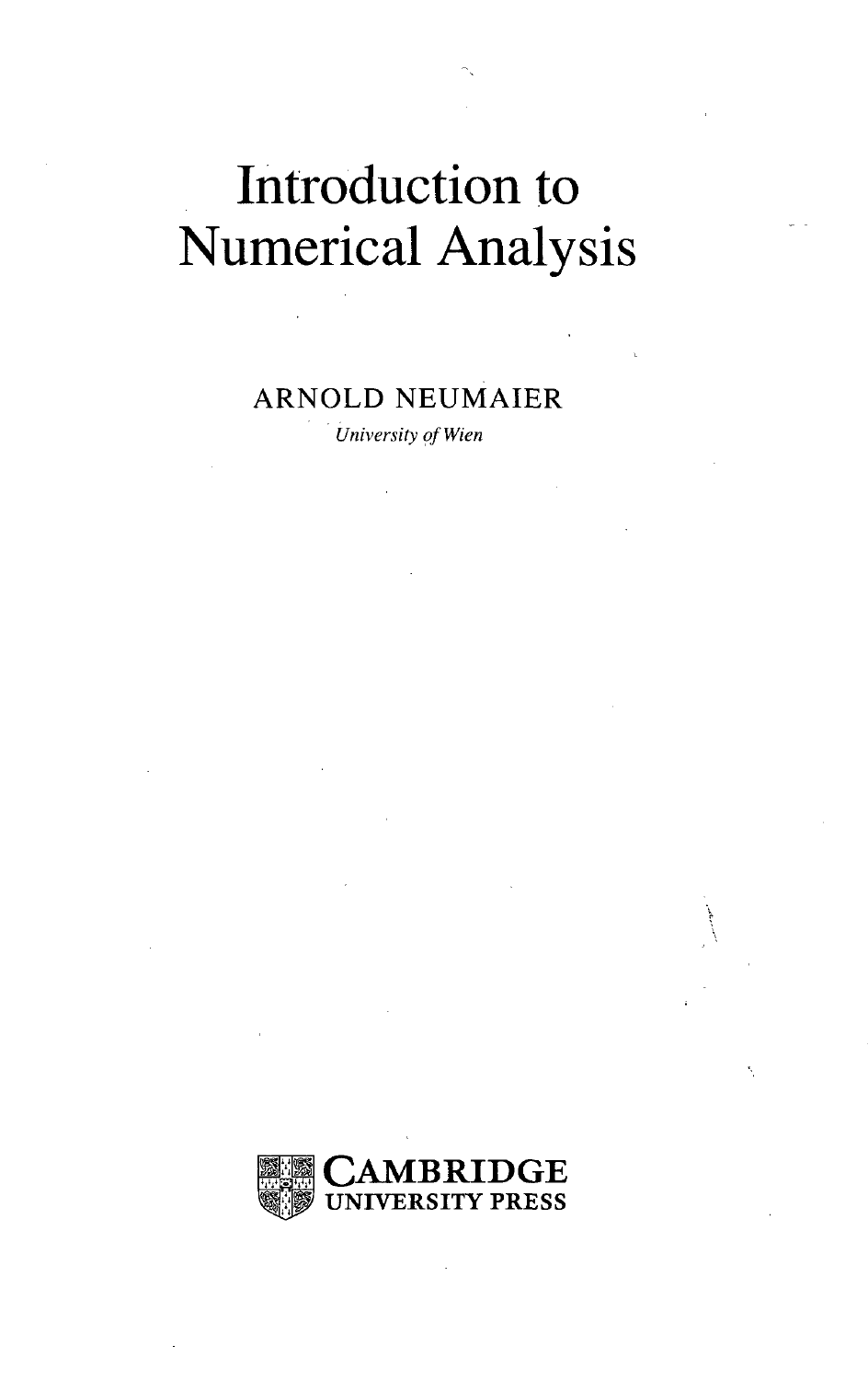## Contents

| Preface | <i>page</i> vii                                                                                                                                                                                                                                                                                                                     |                                                       |
|---------|-------------------------------------------------------------------------------------------------------------------------------------------------------------------------------------------------------------------------------------------------------------------------------------------------------------------------------------|-------------------------------------------------------|
| 1.      | The Numerical Evaluation of Expressions<br>1.1 Arithmetic Expressions and Automatic Differentiation<br>1.2 Numbers, Operations, and Elementary Functions<br>1.3 Numerical Stability<br>1.4 Error Propagation and Condition<br>1.5 Interval Arithmetic<br>1.6 Exercises                                                              | 1<br>2<br>14<br>23<br>33<br>38<br>53                  |
| 2.      | <b>Linear Systems of Equations</b><br>2.1 Gaussian Elimination<br>2.2 Variations on a Theme<br>2.3 Rounding Errors, Equilibration, and Pivot Search<br>2.4 Vector and Matrix Norms<br>2.5 Condition Numbers and Data Perturbations<br>2.6 Iterative Refinement<br>2.7 Error Bounds for Solutions of Linear Systems<br>2.8 Exercises | 61<br>63<br>73<br>82<br>94<br>99<br>106<br>112<br>119 |
| 3.      | <b>Interpolation and Numerical Differentiation</b><br>3.1 Interpolation by Polynomials<br>3.2 Extrapolation and Numerical Differentiation<br>3.3 Cubic Splines<br>3.4 Approximation by Splines<br>3.5 Radial Basis Functions<br>3.6 Exercises                                                                                       | 130<br>131<br>145<br>153<br>165<br>170<br>182         |
| 4.      | <b>Numerical Integration</b><br>4.1 The Accuracy of Quadrature Formulas                                                                                                                                                                                                                                                             | 179<br>179                                            |